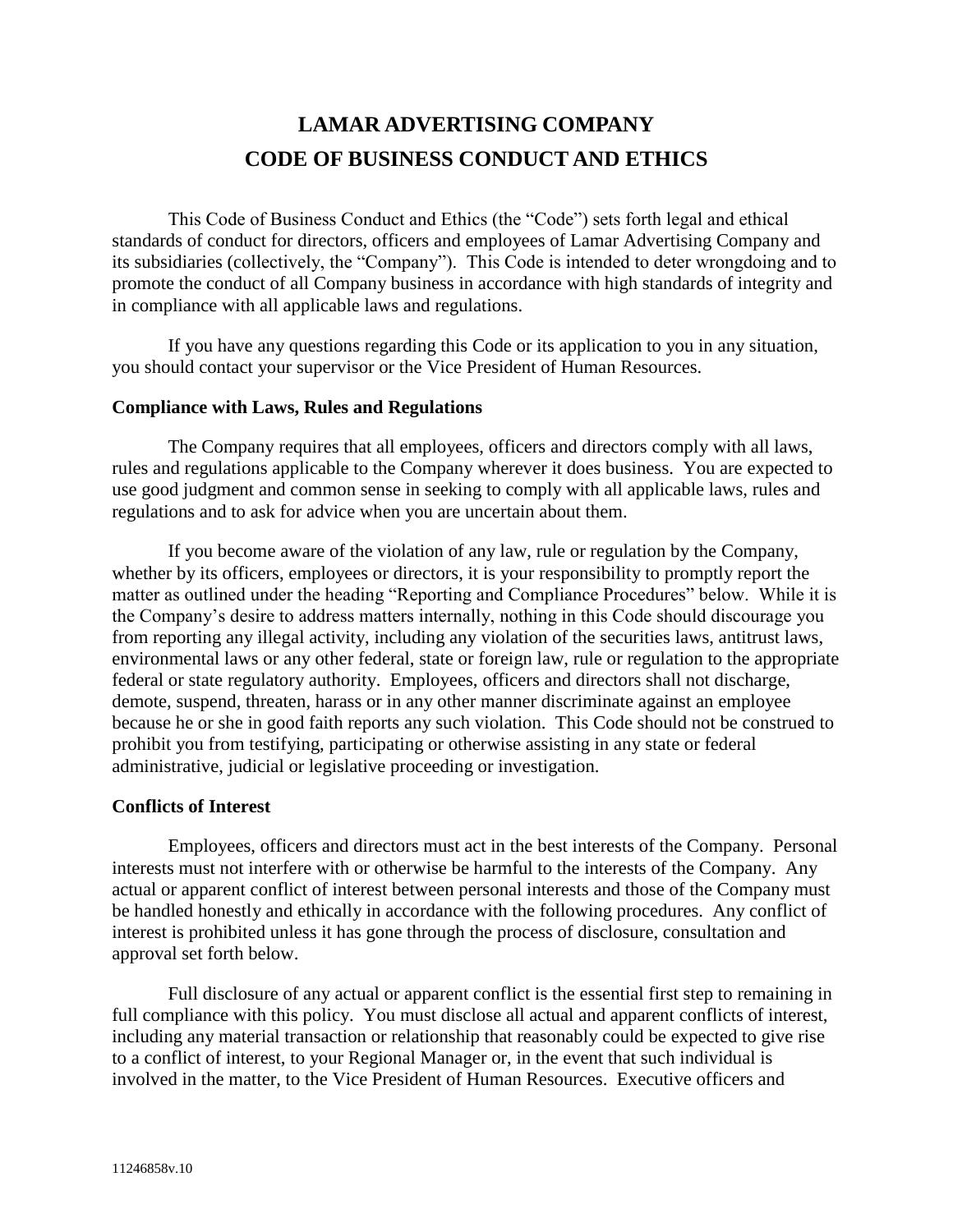directors must disclose such matters to the Chair of the Audit Committee or to the member of such committee charged with reviewing conflicts of interest.

The Board of Directors has adopted rules for what activities constitute conflicts of interest and potential conflicts of interest, as well as procedures for determining whether a relation or transaction constitutes a conflict of interest, which it will review and, if appropriate, update from time to time. The current version of these rules and procedures are attached as Appendices A and B to this Code.

Following disclosure, any employee, officer or director must avoid or terminate any activity that involves an actual or reasonably apparent conflict of interest unless it is determined at the appropriate level that the activity is not a conflict of interest or is otherwise not harmful to the Company or improper. Any such determination shall be made by the disinterested members of the Audit Committee in the case of an executive officer or director and as set forth below for any employee.

Any employee who has a question about whether any situation in which he or she is involved amounts to a conflict of interest or the appearance of one should disclose the pertinent details, preferably in writing, to his or her supervisor. Each supervisor is responsible for discussing the situation with the employee and arriving at a decision after consultation with or notice to the appropriate higher level of management.

No director, director nominee, executive officer or greater than 5% shareholder may enter into any transaction or relationship that is disclosable by the Company pursuant to SEC Reg. S-K, Item 404 without the prior approval of the Audit Committee.

#### **Insider Trading**

Employees, officers and directors who have material non-public information about the Company or other companies, including our suppliers and customers, as a result of their relationship with the Company are prohibited by law and Company policy from trading in securities of the Company or such other companies, as well as from communicating such information to others who might trade on the basis of that information. To help ensure that you do not engage in prohibited insider trading and avoid even the appearance of an improper transaction, the Company has adopted a Policy on Securities Trading and Inside Information, which is available in the Human Resources section of the Company's Intranet.

If you are uncertain about the legal constraints on your purchase or sale of any Company securities or the securities of any other company that you are familiar with by virtue of your relationship with the Company, you should refer to the Company's Policy on Securities Trading and Inside Information and follow the procedures set forth in that policy before making any such purchase or sale.

#### **Confidentiality**

Employees, officers and directors must maintain the confidentiality of confidential information entrusted to them by the Company or other companies, including its suppliers and customers, except when disclosure is authorized by a supervisor or legally mandated.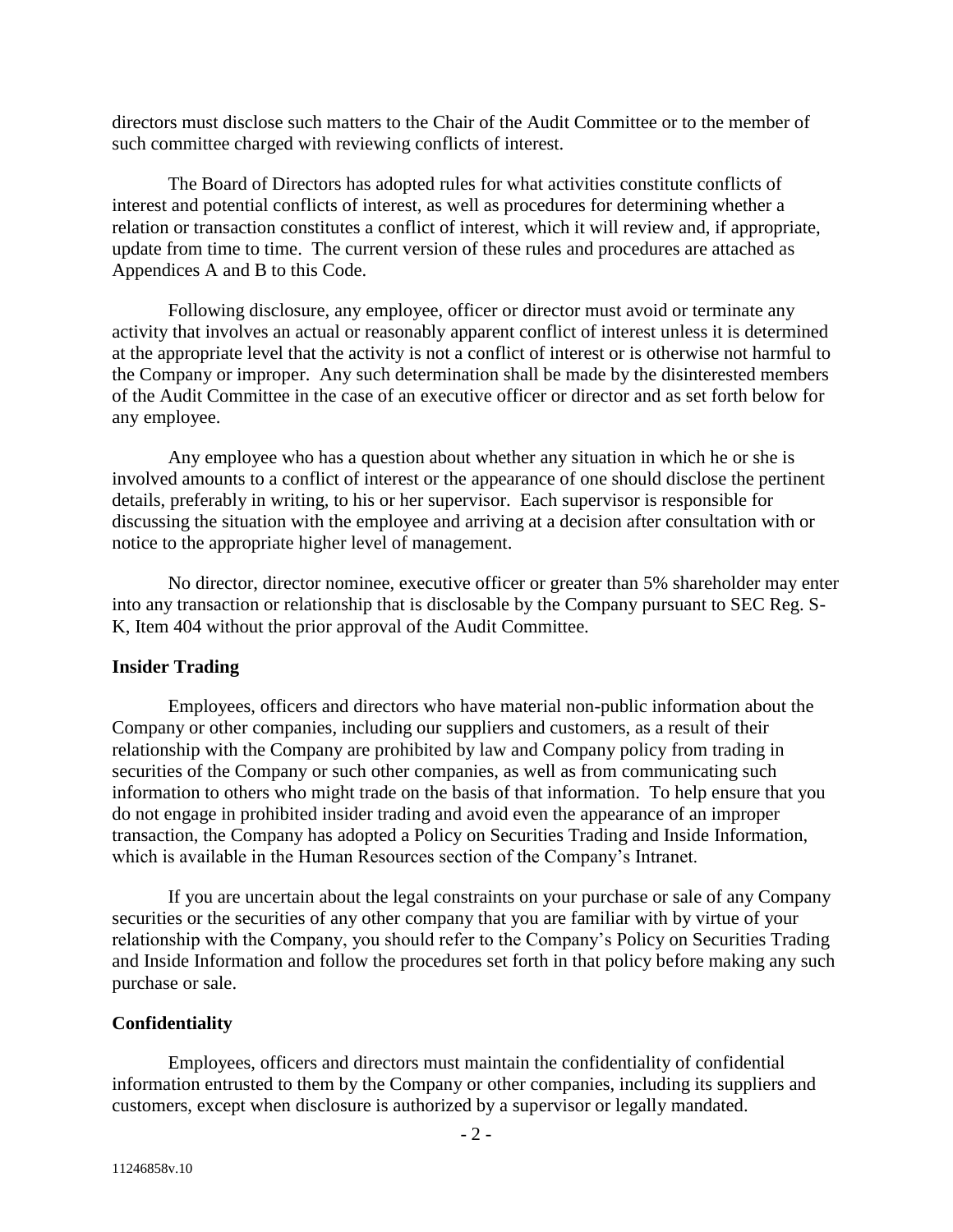Unauthorized disclosure of any confidential information is prohibited. Additionally, employees should take appropriate precautions to ensure that confidential or sensitive business information, whether it is proprietary to the Company or another company, is not communicated within the Company except to employees who have a need to know such information to perform their responsibilities for the Company.

Third parties may ask you for information concerning the Company. Employees, officers and directors (other than the authorized spokespersons referred to below) should not discuss internal Company matters with, or disseminate internal Company information to, anyone outside the Company, except as required in the performance of their Company duties and after an appropriate confidentiality agreement is in place. If you receive any inquiries of this nature, you must decline to comment and refer the inquirer to your supervisor or one of the authorized spokespersons. The Company's policies with respect to public disclosure of internal matters are described more fully in the Company's Disclosure Policy and Practices, a copy of which is available from the Company's Human Resources Department upon request.

You also must abide by any lawful obligations that you have to your former employer. These obligations may include restrictions on the use and disclosure of confidential information, restrictions on the solicitation of former colleagues to work at the Company and non-competition obligations.

#### **Honest and Ethical Conduct and Fair Dealing**

Each employee, officer and director should endeavor to deal honestly, ethically and fairly with the Company's suppliers, customers, competitors and employees. Statements regarding the Company's products and services should not be untrue, misleading, deceptive or fraudulent. You should not take unfair advantage of anyone through manipulation, concealment, abuse of privileged information, misrepresentation of material facts or any other unfair-dealing practice.

#### **Protection and Proper Use of Corporate Assets**

All employees, officers and directors should seek to protect the Company's assets. Theft, carelessness and waste have a direct impact on the Company's financial performance. Employees, officers and directors should use the Company's assets and services solely for legitimate business purposes of the Company and not for any unauthorized use.

All employees, officers and directors should advance the Company's legitimate interests when the opportunity to do so arises. You should not take for yourself personal opportunities that are discovered through your position with the Company or the use of property or information of the Company.

#### **Gifts and Gratuities**

The use of Company funds or assets for gifts to or entertainment of government officials or employees is prohibited, except to the extent such gifts or entertainment are in compliance with applicable law, nominal in amount (not to exceed \$100 in value or such lesser amount as permitted under applicable law), and not given in consideration or expectation of any action by the recipient.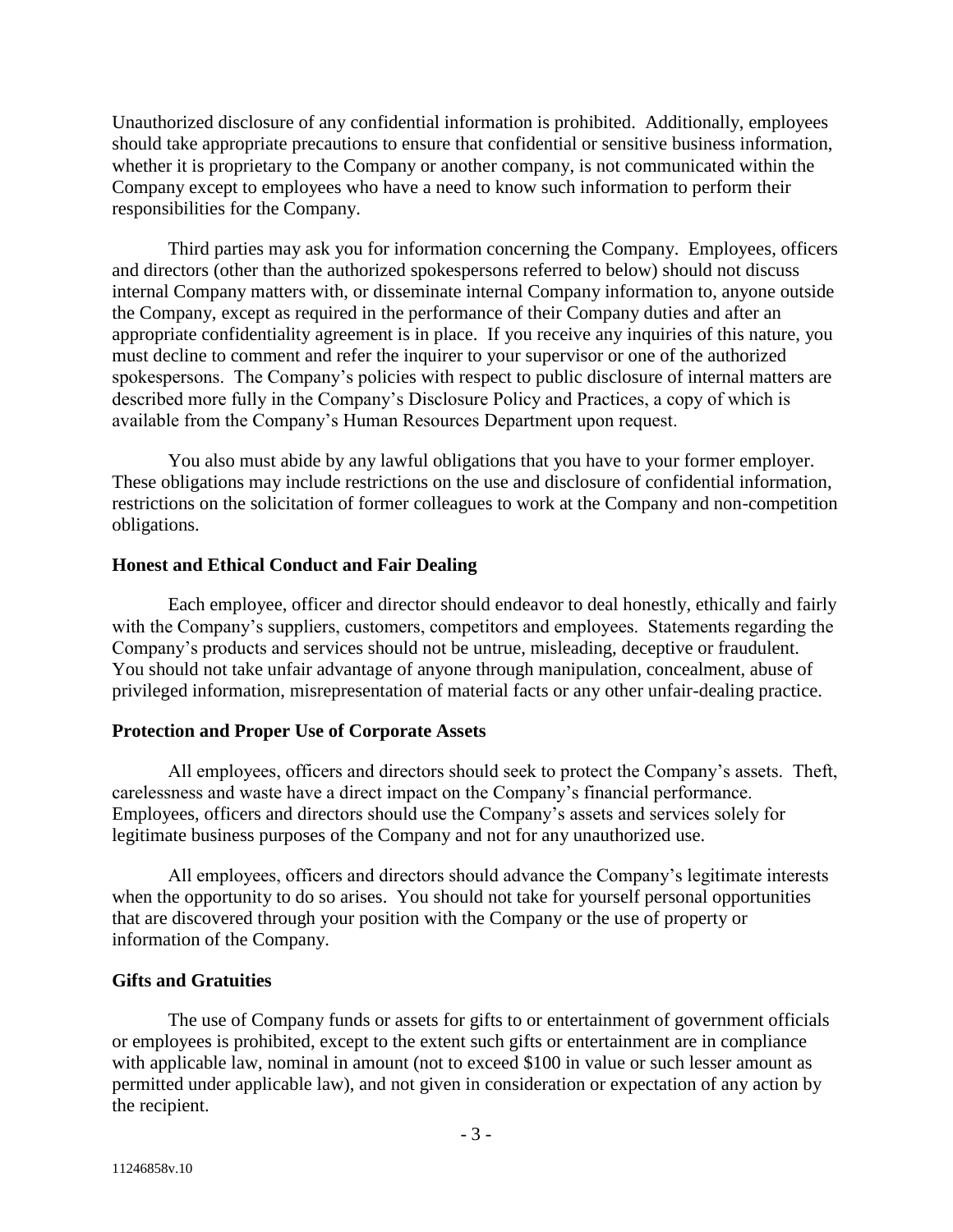Employees, officers and directors must not accept, or permit any close relative to accept, any gifts, gratuities or other favors from any customers, suppliers or others doing or seeking to do business with the Company, other than items of nominal value. Any gifts that are not of nominal value should be returned immediately and reported to your supervisor. If immediate return is not practical, they should be given to the Company for charitable disposition or such other disposition as the Company believes appropriate in its sole discretion.

Bribes and kickbacks are criminal acts, strictly prohibited by law. No Company employee may offer, give, solicit or receive any form of bribe or kickback. Bribes shall be interpreted in the broadest sense to include any type of preferential treatment secured by providing, directly or indirectly, an individual or his or her family members or associates with personal gain in relation to business conducted by or on behalf of the Company.

#### **Accuracy of Books and Records and Public Reports**

Employees, officers and directors must honestly and accurately report all business transactions. You are responsible for the accuracy of your records and reports. Accurate information is essential to the Company's ability to meet legal and regulatory obligations.

All Company books, records and accounts shall be maintained in accordance with all applicable regulations and standards and accurately reflect the true nature of the transactions they record. The financial statements of the Company shall conform to generally accepted accounting rules and the Company's accounting policies. No undisclosed or unrecorded account or fund shall be established for any purpose. No false or misleading entries shall be made in the Company's books or records for any reason, and no disbursement of corporate funds or other corporate property shall be made without adequate supporting documentation.

It is the policy of the Company to provide full, fair, accurate, timely and understandable disclosure in reports and documents filed with, or submitted to, the Securities and Exchange Commission and in other public communications.

#### **Waivers of this Code of Business Conduct and Ethics**

While some of the policies contained in this Code must be strictly adhered to and no exceptions can be allowed, in other cases exceptions may be possible. Any employee or nonexecutive officer who believes that an exception to any of these policies is appropriate in his or her case should first contact his or her immediate supervisor. If the supervisor agrees that an exception is appropriate, the approval of the Regional Manager must be obtained. Each Regional Manager shall be responsible for maintaining a complete record of all requests for exceptions to any of these policies and the disposition of such requests.

Any executive officer or director who seeks an exception to any of these policies should contact the Company's General Counsel. Any waiver of this Code for executive officers or directors or any change to this Code that applies to executive officers or directors may be made only by the disinterested members of the Board of Directors of the Company and will be disclosed as required by applicable law or stock market regulation.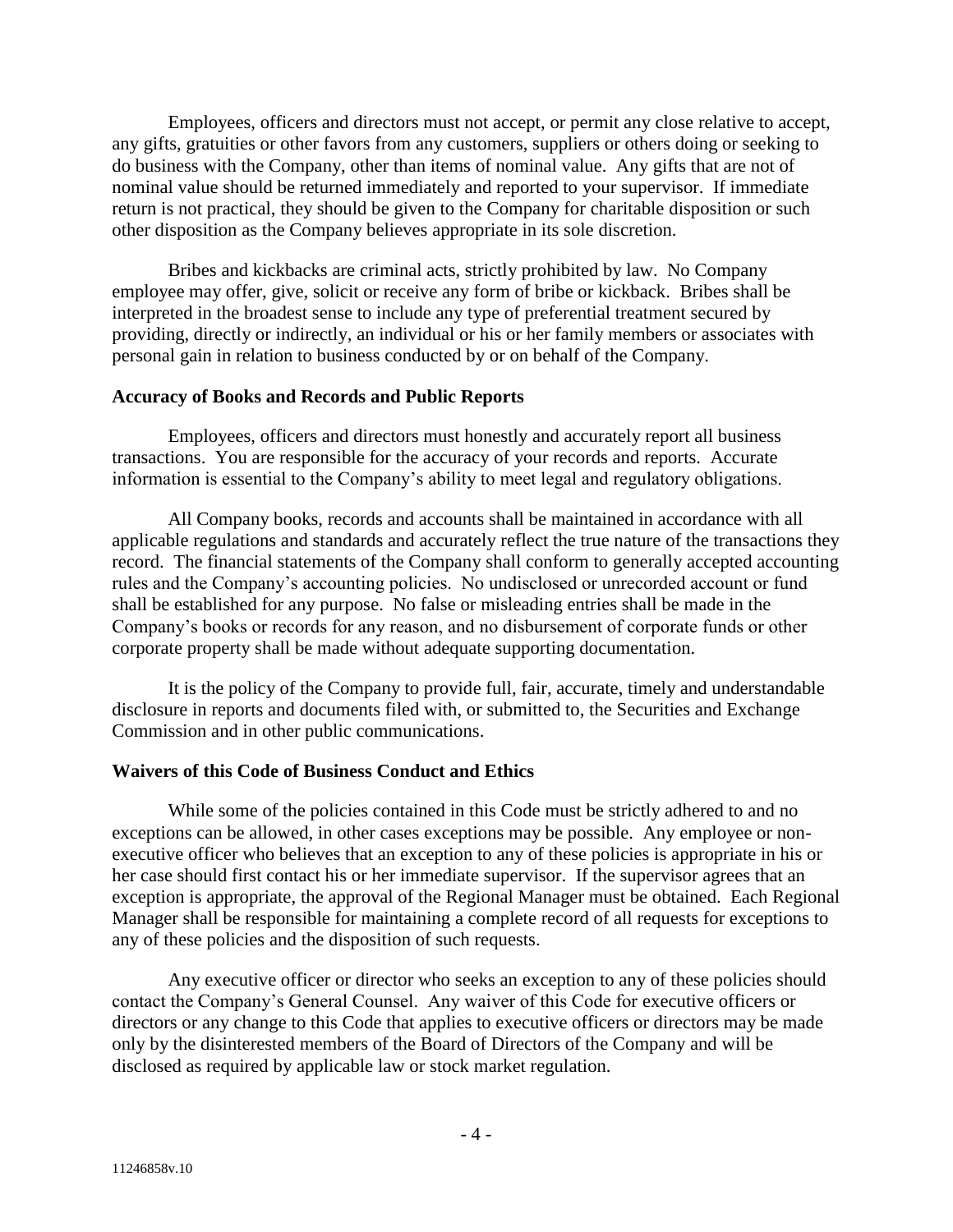#### **Reporting and Compliance Procedures**

Every employee, officer and director has the responsibility to ask questions, seek guidance, report suspected violations and express concerns regarding compliance with this Code. Any employee, officer or director who knows or believes that any other employee or representative of the Company has engaged or is engaging in Company-related conduct that violates applicable law or this Code should report such information via Lamar Safe Workplace by Convercent, as described below. You may report such conduct openly or anonymously without fear of retaliation. The Company will not discipline, discriminate against or retaliate against any employee who reports such conduct in good faith, whether or not such information is ultimately proven to be correct, or who cooperates in any investigation or inquiry regarding such conduct.

You may report violations of this Code via Lamar Safe Workplace by Convercent, including on a confidential or anonymous basis, as follows: by logging on to [the Lamar Safe](https://app.convercent.com/en-US/LandingPage/f2402ab4-fd30-ec11-a985-000d3ab9f062)  [Workplace page of the Convercent website](https://app.convercent.com/en-US/LandingPage/f2402ab4-fd30-ec11-a985-000d3ab9f062) or by calling toll-free (800-461-9330) 24 hours a day. While we prefer that you identify yourself when reporting violations so that we may follow up with you, as necessary, for additional information, you may leave messages anonymously if you wish. All violations or suspected violations of this Code reported to Lamar Safe Workplace by Convercent will be forwarded to the Company's General Counsel for review.

If the Company's General Counsel receives information regarding an alleged violation of this Code, he shall, as appropriate, (a) evaluate such information, (b) if the alleged violation involves an executive officer or a director, inform the Chief Executive Officer and Board of Directors of the alleged violation, (c) determine whether it is necessary to conduct an informal inquiry or a formal investigation and, if so, initiate such inquiry or investigation and (d) report the results of any such inquiry or investigation, together with a recommendation as to disposition of the matter, to the Chief Executive Officer for action, or if the alleged violation involves an executive officer or a director, report the results of any such inquiry or investigation to the Board of Directors or a committee thereof. Employees, officers and directors are expected to cooperate fully with any inquiry or investigation by the Company regarding an alleged violation of this Code. Failure to cooperate with any such inquiry or investigation may result in disciplinary action, up to and including discharge.

The Company shall determine whether violations of this Code have occurred and, if so, shall determine the disciplinary measures to be taken against any employee who has violated this Code. In the event that the alleged violation involves an executive officer or a director, the disinterested members of the Board of Directors shall determine whether a violation of this Code has occurred and, if so, shall determine the disciplinary measures to be taken against such executive officer or director.

Failure to comply with the standards outlined in this Code will result in disciplinary action including, but not limited to, reprimands, warnings, probation or suspension without pay, demotions, reductions in salary, discharge and restitution. Certain violations of this Code may require the Company to refer the matter to the appropriate criminal or civil authorities for investigation or prosecution. Moreover, any supervisor who directs or approves of any conduct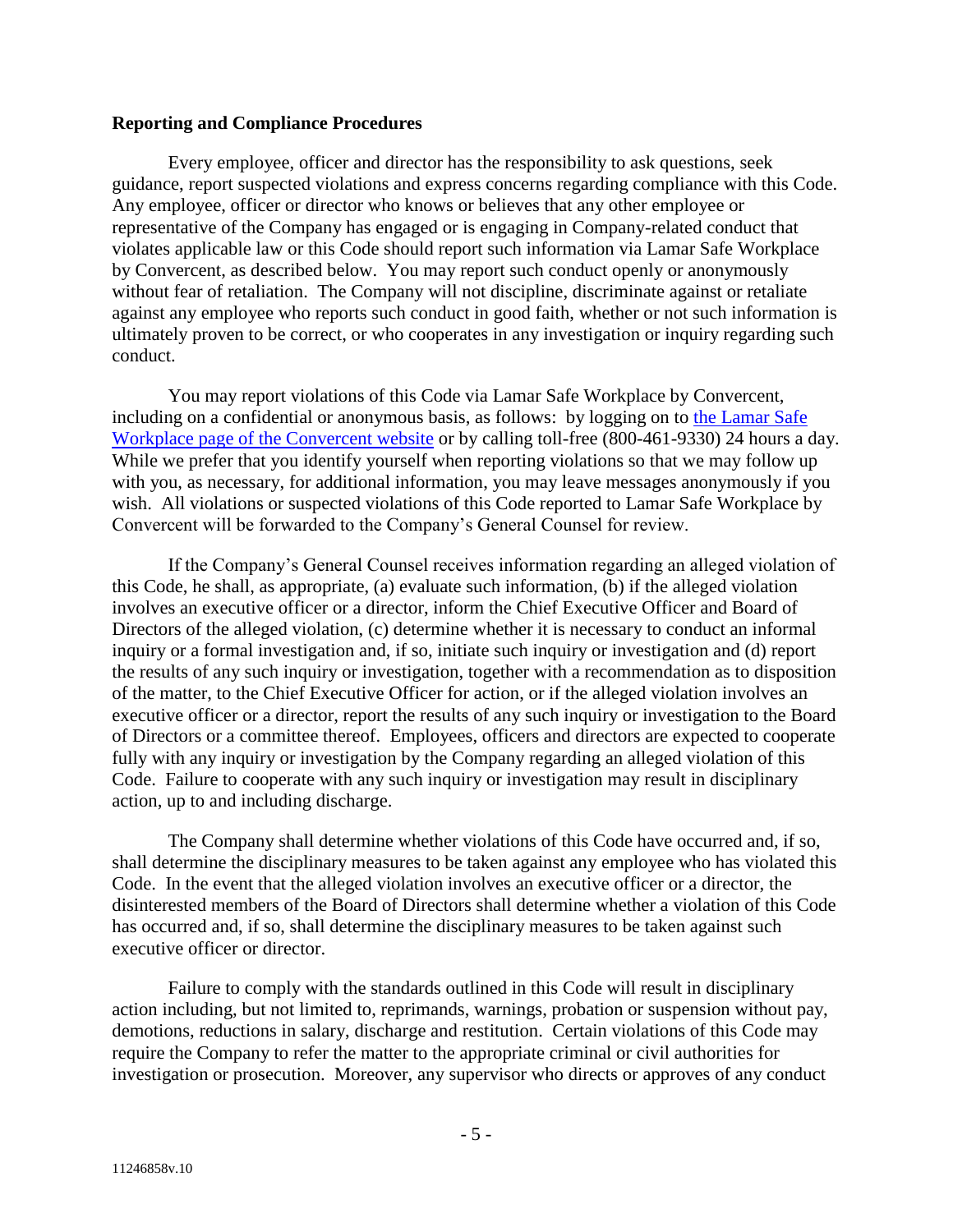in violation of this Code, or who has knowledge of such conduct and does not immediately report it, also will be subject to disciplinary action, up to and including discharge.

# **Concerns Regarding to Accounting or Audit Matters**

Employees with concerns regarding questionable accounting or auditing matters or complaints regarding accounting, internal accounting controls or auditing matters may confidentially, and anonymously if they wish, submit such concerns or complaints to Lamar Safe Workplace by Convercent as described above. See "Reporting and Compliance Procedures." All such complaints will be forwarded to the Audit Committee of the Board of Directors.

The Audit Committee will evaluate the merits of any complaints received by it and authorize such follow-up actions, if any, as it deems necessary or appropriate to address the substance of the complaint.

The Company will not discipline, discriminate against or retaliate against any employee who reports a complaint or concern (unless the employee is found to have knowingly and willfully made a false report).

#### **Dissemination and Amendment**

This Code shall be distributed to each employee, officer and director of the Company. If requested by Company, any employee, officer and director shall be required to certify that he or she has received, read and understood the Code and has complied with its terms.

The Company reserves the right to amend, alter or terminate this Code at any time for any reason. The most current version of this Code can be found in the Human Resources section of the Company's Intranet.

This document is not an employment contract between the Company and any of its employees, officers or directors and does not alter the Company's at-will employment policy.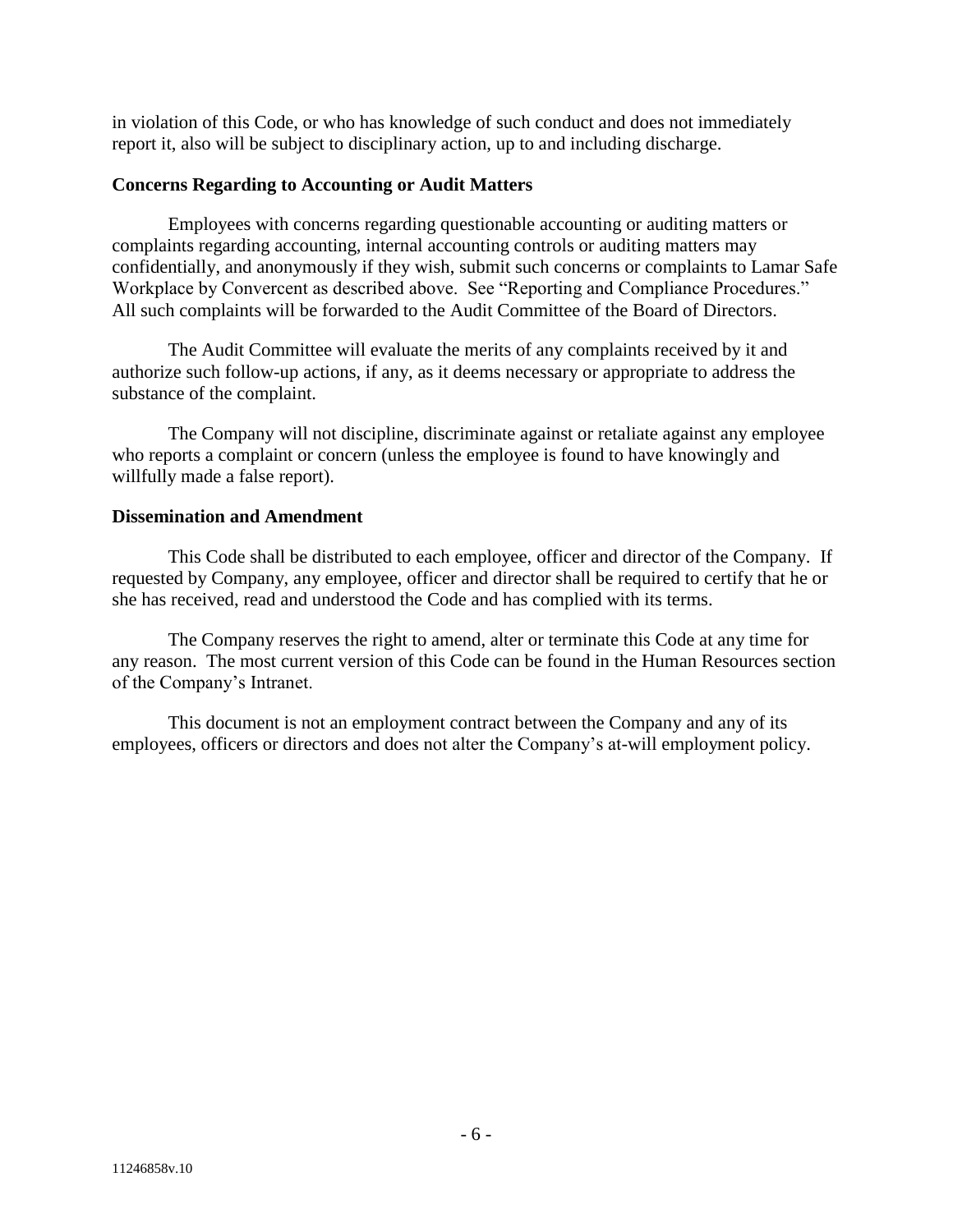# **APPENDIX A**

#### **Conflict of Interest Rules**

#### 1. **Improper Conflicts of Interest**

The Board of Directors has adopted the following rules to aid in determining whether a relationship or transaction constitutes a conflict of interest. The board has determined that the following involve an improper conflict of interest under the Company's Code of Business Conduct and Ethics. This list is not exhaustive and is subject to review and revision by the Board from time to time.

Employees and Executive Officers. Employees and executive officers must not:

(a) perform services as an employee, officer, director, advisor, consultant (directly or through an entity) or in any other capacity for a significant customer, significant supplier or direct competitor of the Company, other than at the request, or with the prior approval, of the Company;

(b) have a financial interest in a significant supplier or significant customer of the Company, other than an investment representing less than one percent (1%) of the voting power of a publicly-held company or less than five percent (5%) of the voting power of a privately-held company;

(c) have a financial interest in a direct competitor of the Company, other than an investment representing less than one percent (1%) of the voting power of a publicly-held company; or

(d) induce or otherwise assist or participate, directly or indirectly, in a close relative's involvement with or investment in a significant supplier, significant customer or direct competitor of the Company in a manner that would be prohibited for the employee or executive officer under any of the prohibited activities listed above.

Non-Employee Directors. A non-employee director must not:

(a) perform services as an employee, officer, director, advisor, consultant (directly or through an entity) or in any other capacity for a direct competitor of the Company;

(b) have a financial interest in a direct competitor of the Company, other than an investment representing less than one percent (1%) of the outstanding shares of a publicly-held company;

(c) use his or her position with the Company to influence any decision of the Company relating to a contract or transaction with a supplier or customer of the Company if the director or a close relative of the director:

 performs services as an employee, officer, director, advisor, consultant (directly or through an entity) or in any other capacity for such supplier or customer; or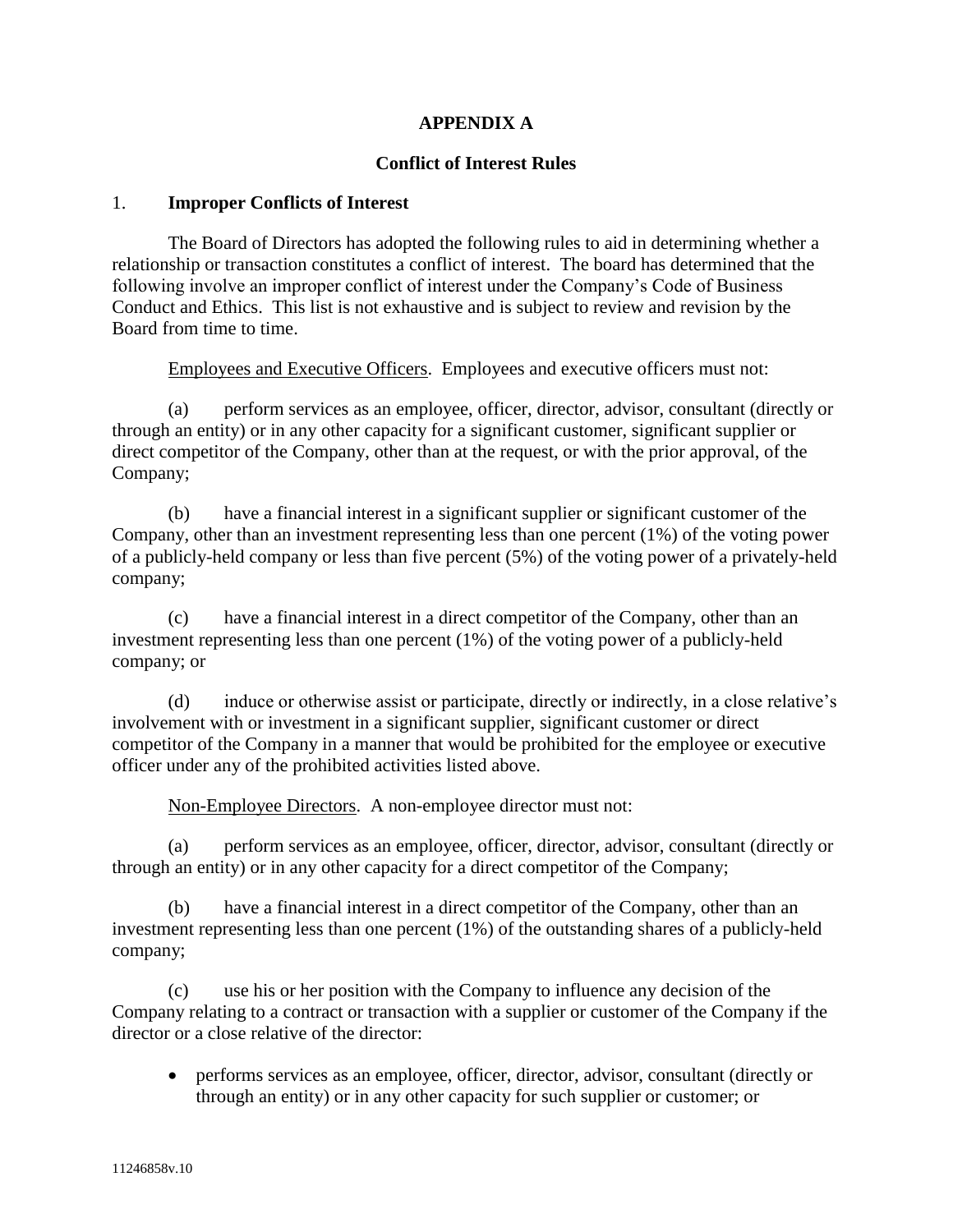has a financial interest in such supplier or customer, other than an investment representing less than one percent (1%) of the outstanding shares of a publicly-held company.

(d) induce or otherwise assist or participate, directly or indirectly, in a close relative's involvement with or investment in a significant supplier, significant customer or direct competitor of the Company in a manner that would be prohibited for the non-employee director under any of the prohibited activities listed above.

A "close relative" of a person includes a spouse, parent, sibling, child, mother- or fatherin-law, son- or daughter-in-law or brother- or sister-in-law, and any other relative living in the same home with the employee, officer or director. A "significant customer" is a customer that has made during the Company's last full fiscal year, or proposes to make during the Company's current fiscal year, payments to the Company for property or services in excess of five (5) percent of (i) the Company's consolidated gross revenues for its last full fiscal year or (ii) the customer's consolidated gross revenues for its last full fiscal year. A "significant supplier" is a supplier to which the Company has made during the Company's last full fiscal year, or proposes to make during the Company's current fiscal year, payments for property or services in excess of five (5) percent of (i) the Company's consolidated gross revenues for its last full fiscal year or (ii) the supplier's consolidated gross revenues for its last full fiscal year. A "direct competitor" is an entity principally engaged in the outdoor advertising business with which the Company competes.

# 2. **Potential Conflicts of Interest Requiring Disclosure**

The Board of Directors has determined that the following involve potential conflicts of interest that must be disclosed under the Company's Code of Business Conduct and Ethics and then addressed in any manner determined in accordance with the procedures thereunder:

- An employee, executive officer or director has a close relative who serves as an officer or director of a significant supplier, significant customer or direct competitor of the Company and such service would have been prohibited if the employee, executive officer or director were serving in that role under Section 1 of these rules.
- Any other material financial interest of an employee, executive officer or director in connection with any business relationship with the Company or any similar interest of a close relative of any of them that is known to the related employee, executive officer or director.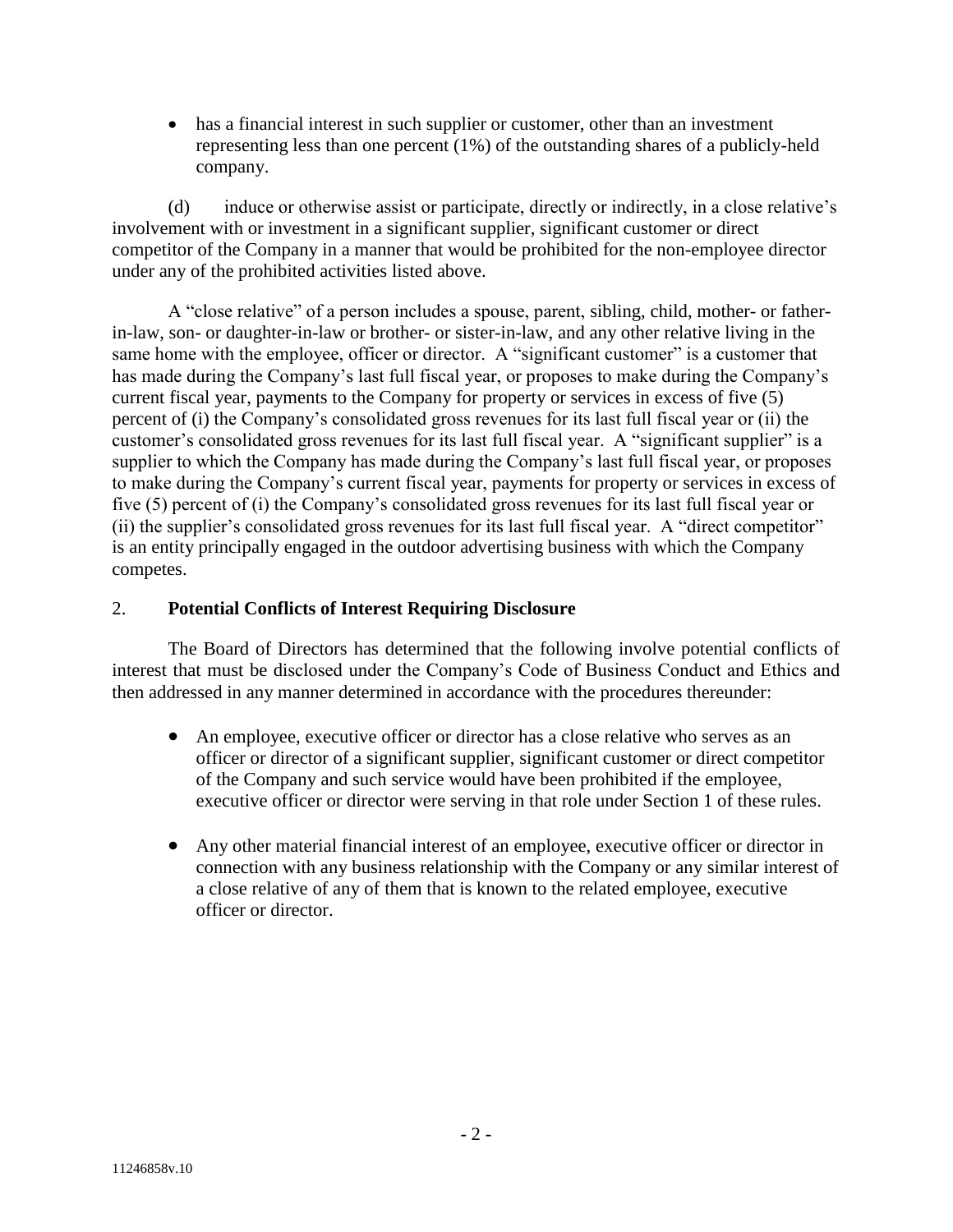### **APPENDIX B**

# **Procedures for Determining Conflicts of Interest and Waivers**

In determining whether a conflict of interest exists and whether to waive a Code of Business Conduct and Ethics provision in a particular circumstance, the board should also consider:

- **the person involved in the potential conflict** (For example, whether the person is an executive officer or a director of the Company and, if a director of the Company, whether the person is an independent director. The more peripheral the person's relationship to the Company is, the less likely that person is to influence the Company's day-to-day operations and therefore the less likely the circumstance is to be disadvantageous to the Company);
- **the nature of the relationship or situation creating the potential conflict of interest** (For example, does the issue arise because the person serves as an executive officer of the Company and a director of a contracting party with the Company? Is the person a director of the Company and an executive officer of a contracting party with the Company? Is the person a director of the Company and a director of a contracting party with the Company? Or is the director or executive officer of the Company related to a person that is a director or executive officer of the contracting party with the Company? The more peripheral the relationship of the person to either of the companies involved, the less likely that person is able to influence either company's day-to-day decisions and therefore the less likely the relationship or activity is to be disadvantageous to the Company);
- **the nature of the company with which the director or executive officer is affiliated** (For example, is the company a competitor of the Company or a collaborator or a supplier or customer, and how significant a competitor, collaborator supplier or customer is the company?);
- **the nature of any proposed transaction**, including:
	- $\bullet$  the size of the transaction.
	- whether the Company has engaged in this type of transaction before, either with this party or others,
	- other connections with the other party,
	- leverage of the other party,
	- whether there were unusual terms associated with the transaction, and